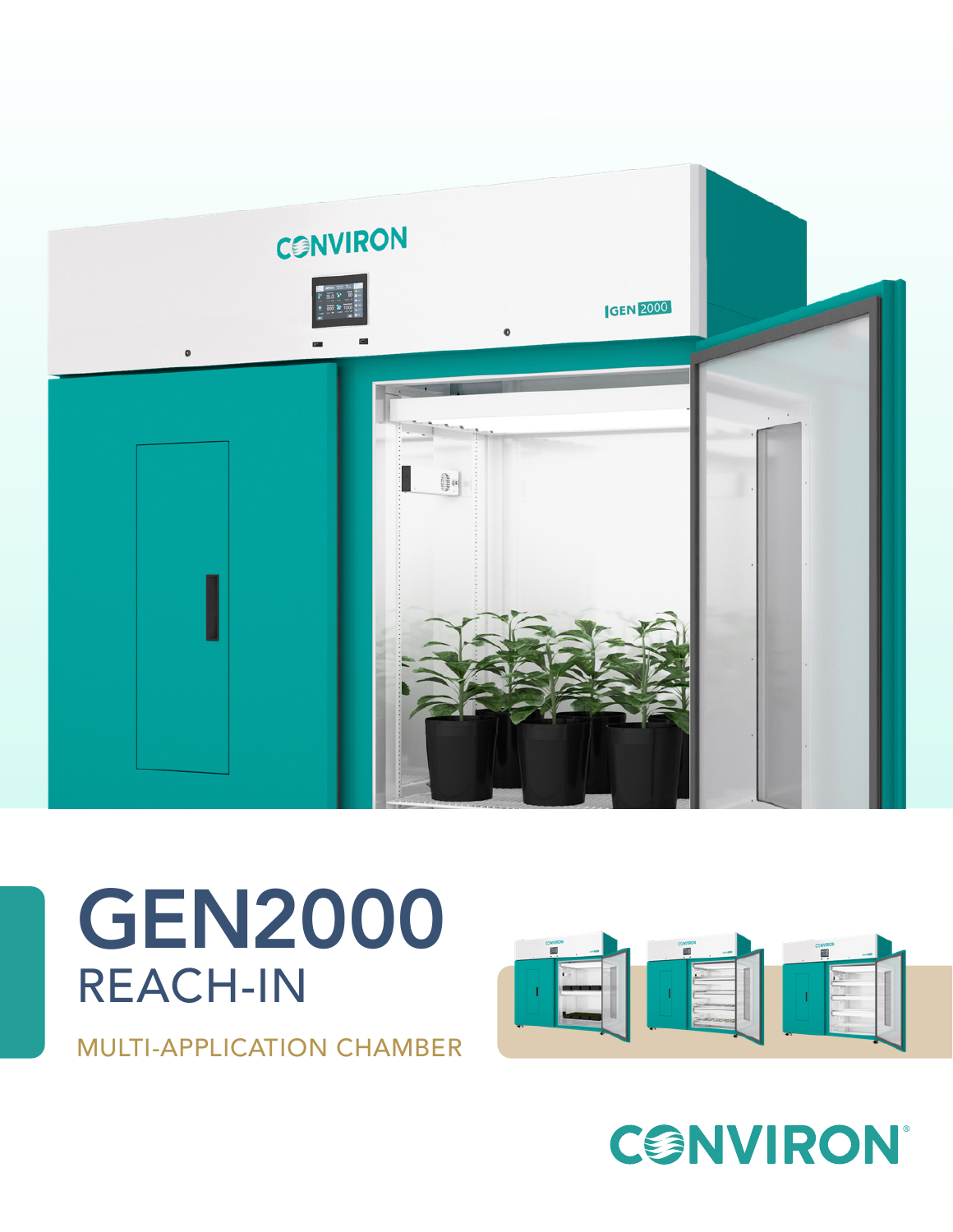### PRODUCT OVERVIEW

With its unique ability to adapt to different research applications, the GEN2000 offers an economical and flexible solution for plant science. The base chamber can be fitted with one of four specially configured kits each with airflow, lighting and shelving designed to suit specific plants and applications.

#### TALL PLANT (TA) KIT:

Upward airflow, maximum growth height and light intensity for taller plants such as cereal crops, horticultural plants and silviculture.

#### SHORT PLANT (SH) KIT:

Horizontal airflow over multiple shelves optimizes growth area for shorter plants, like *Arabidopsis*. Ideal for research in propagation, genetics, physiology and other moderate light experiments.

#### TISSUE CULTURE (TC) KIT:

Low light and multiple tiers to maximize space and provide upward airflow that minimizes condensation in petri dishes and jars used in propagation and genetics experiments.

#### INCUBATION (IN) KIT:

Low light and multiple tiers for nurturing young seedlings into shorter plants.

#### ENTOMOLOGY:

The GEN2000 can be easily adapted for entomology research by selecting the optional phenolic coated refrigeration coil, which protects it from insect damage.

#### AIRFLOW

Precisely designed and manufactured air plenums are used for each of the four application kits. The TA kit utilizes a solid rear plenum and distributes air from the chamber floor for a uniform upward airflow. The SH and IN kits both use a perforated rear plenum that distributes the air horizontally across multiple shelves. The TC kit incorporates individual air-shelves that distribute air vertically to minimize condensation within petri dishes and containers.

#### REFRIGERATION

The air-cooled refrigeration system is optimized to ensure uniform conditions regardless of the particular kit installed. Kits do not alter the configuration of the refrigeration system and as such, kits can be interchanged by the user if additional kits are selected.

# LIGHTING

The standard lighting systems for the GEN2000 incorporate broad spectrum 12W T5 LED fixtures configured to suit the intensity required for each application and kit. Lamp and ballast combinations have been designed to ensure uniform light distribution. As standard, lighting can be dimmed by the user through the controller. Closed loop dimming with a light meter is available as an option.



*Energy saving LEDs ideal for research requiring an all-purpose broad white spectrum.*

# CONTROL AND MONITORING

The GEN2000 comes equipped with Conviron's most advanced controller – the CMP6060. In addition to powerful programming and reporting capabilities, the CMP6060 includes a full-color, high resolution touchscreen with an intuitive graphic interface. Users can create custom programs for key parameters such as temperature, lighting and humidity and receive audible, visual and email notifications of alarms. Options include connection to your local area network (LAN) and connectivity to a central PC or mobile device with Conviron Central Management™. CMPLink allows seamless integration with an Argus Control system.

| Alarms<br><b>D</b> About | <b>CMP6060</b>     | <b>System Running</b> | User<br><b>John Smith</b>     | $\frac{1}{40}$ ID 058<br>$01 \frac{3 \text{J} \text{L}}{\text{m/s}}$<br>09.33 |
|--------------------------|--------------------|-----------------------|-------------------------------|-------------------------------------------------------------------------------|
|                          | Temperature        |                       | Humidity                      | <b>COM</b> Home                                                               |
|                          | 25.0               |                       | 80                            | <b>Ed</b> Control                                                             |
| Unit "C                  | Setpoint 25.0      | Unit %                | 80<br>Setpoint                | G.<br><b>Status</b>                                                           |
|                          | Flourescent<br>800 |                       | <b>Carbon Dioxide</b><br>1000 | Settings                                                                      |
| Unit <b>umol</b>         | 800<br>Setpoint    | Unit ppm              | Setpoint 1000                 | Service                                                                       |
|                          | .                  |                       | ⇒                             | Stop<br>Ø                                                                     |
|                          |                    |                       |                               |                                                                               |

*The CMP6060 home screen provides an easy-viewing dashboard for set points and actual conditions and quick access to other control features.*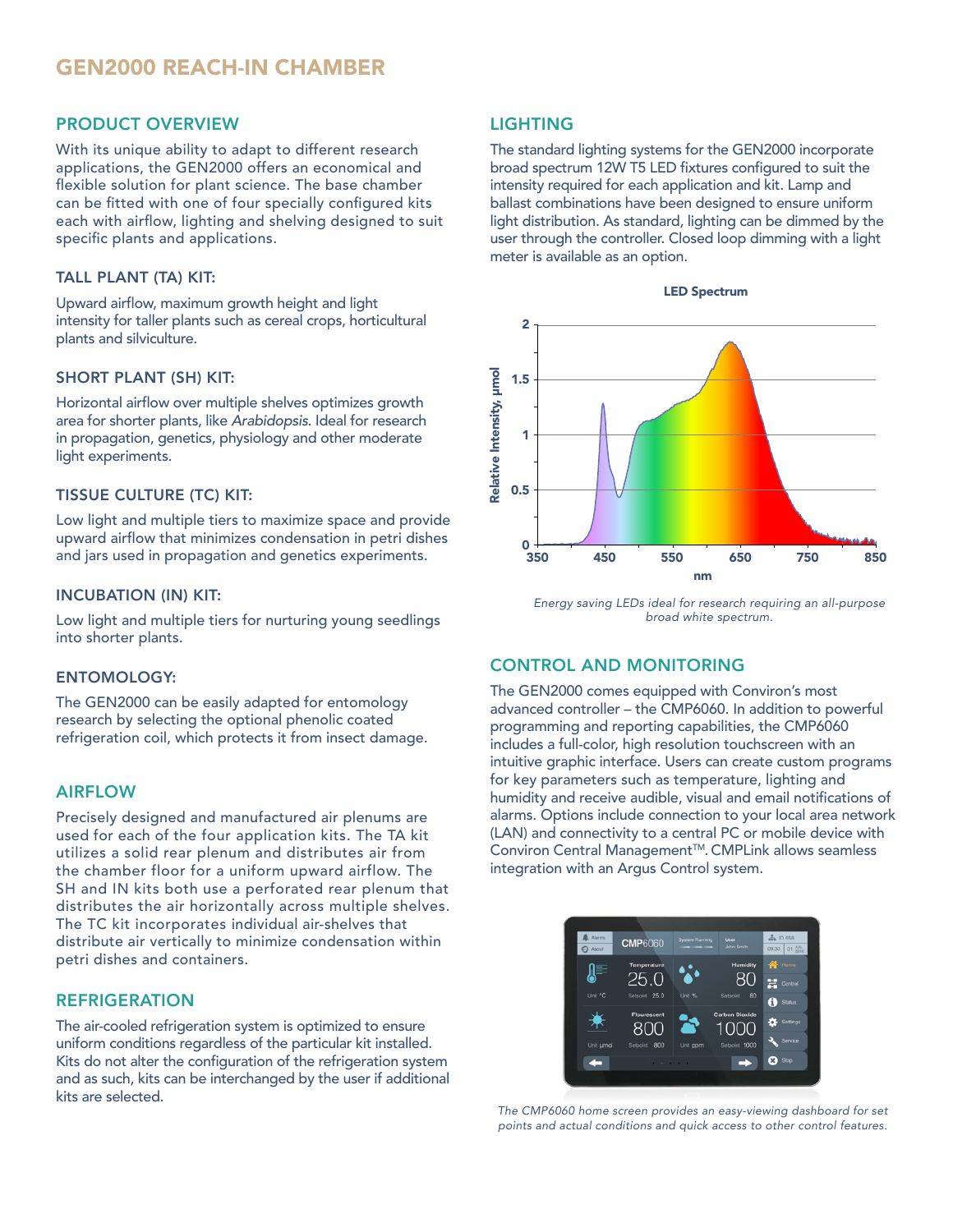#### BASE CHAMBER DATA

The GEN2000 chamber ships in one piece requiring minimal assembly and easy installation in most research labs. With foamed-in-place CFC-free insulation, painted galvanized steel exterior and galvannealed interior, the GEN2000 is highly durable, resistant to corrosion, and easy to clean, operate and maintain.

|                    |                    | TEMPERATURE °C INTERIOR EXT DIMENSIONS<br>VOLUME W x D x H |          | WEIGHT ELECTRICAL SERVICE            | <b>SAFETY</b><br><b>CERTIFICATIONS</b> |
|--------------------|--------------------|------------------------------------------------------------|----------|--------------------------------------|----------------------------------------|
| 4-40 Lights Off    | $59.3 \text{ft}^3$ | $84 \times 32 \frac{1}{2} \times 77$ (in)                  | 1400 Lbs | 120/208-3Ø-60Hz-4 wire cTUVus (NRTL) |                                        |
| 10-45 Lights On    | 1679L              | $2135 \times 825 \times 1955$ (mm)                         | 636 Ka   | 230/400-3Ø-50Hz-4 wire CE-mark, TÜV  |                                        |
| Control: $\pm 0.5$ |                    |                                                            |          |                                      |                                        |

#### ONE CHAMBER. FOUR APPLICATIONS.

The entire growth area of the GEN2000 can be fitted with one of four unique kits. Additional kits are available allowing researchers to convert the chamber to adapt to a variety of research programs that require different light intensity, airflow direction, growth height and growth space:



# EXTEND YOUR CAPABILITIES WITH THESE OPTIONS

- Connect seamlessly to an Argus controls system with CMPLink
- UPS surge protection on power supply
- Observation window to ease viewing
- Phenolic-coated refrigeration coil for entomology applications
- Dehumidification
- Additional lit tier for the SH kit
- Condensate pump and drip pan
- $\bullet$  Low temperature (2 $\degree$ C) operation
- Water-cooled condensing unit
- Ultrasonic humidification to 90%RH lights off
- $\bullet$  Additive CO<sub>2</sub> and control